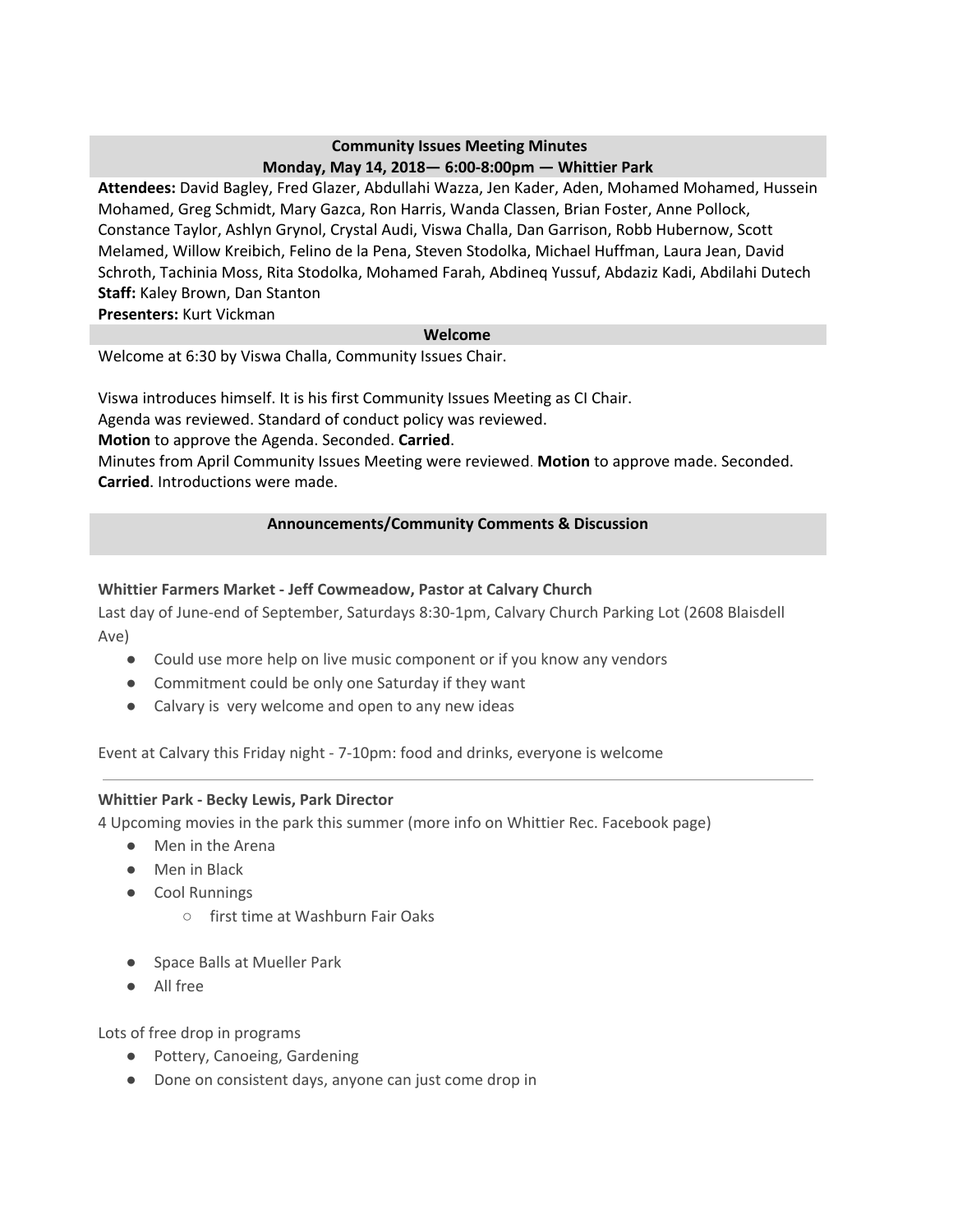Classes coming up

- Basketball camp in August, \$50 fee
- Art Sampler, Track & Field Class

Serve lunch snack every day (12:30-1:30pm), snack (4-5pm), free 18 and under Mueller is evening snack and dinner

Hiring sports instructor, evening classes

● Grant to start running club

Garden beds:

● Teen team works will be doing this

**Community Updates**

### **Hennepin County Library**

Tabling every other saturday at Whittier Farmers Market

Many resources - partners with community members to offer different programs for the community Databases - from website, with library card, skillbuilding, job help Entertainment, education, downloadable video/audiobooks/music, Book clubs, computer access Will be issuing cards at the farmers market

Art Gallery - display case and featuring local artists

### **Ward 10 Office - Ron Harris**

3-4 major priorities for Ward 10 Office

- 1) Housing
	- a) Affordable housing crisis  $\rightarrow$  many are getting displaced
	- b) Office will roll out renter focused protections in the next couple of months
- 2) Community Safety
	- a) Police department does job of keeping people safe, but want to expand that
		- i) Next step program  $\rightarrow$  treating people as a whole person to curb violence from multiple angles

# 3) Business

- a) Focus on small business development
- 4) Infrastructure-related
	- a) Comprehensive plan

### **Questions:**

- 1) Discussion regarding new developments & vacancy rates
	- a) Do these have to be reported to the CIty?
		- i) Currently, no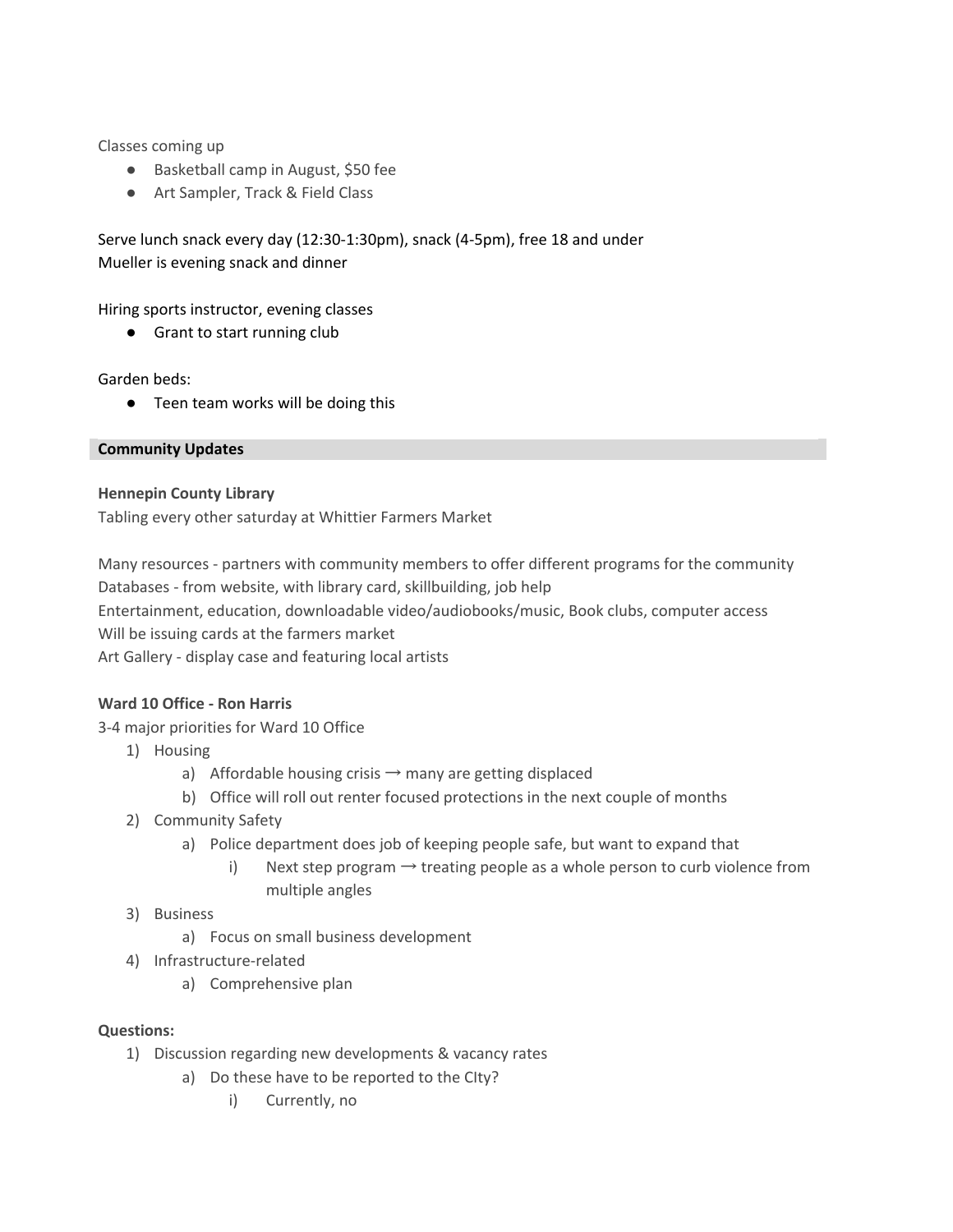- 2) Sick time ordinance for today
	- a) Not giving up the fight to make sure law is fully enforceable

# **Community Issues Committee, 2018-19**

### Viswa Challa, Community Issues Committee Chair

What does CI Committee mean? What do we do and how do we best serve community?

Viswa believes in community driving and determining the growth of that area

Proposes radically restructuring the way this committee works Currently, great for providing updates but doesn't provide the community with hands-on opportunities for shaping the community

Subcommittees? Project-oriented space? What do you all think it could look like?

# **Feedback:**

If project driven, where do we talk about development projects?

- could have focus-areas, where people focus on and provide feedback on development projects in the area
- be proactive, structured, work on those projects

Subcommittees?

 $\bullet$  subcommittees do a lot of the work focusing on specific topics/projects, then  $\rightarrow$  bring to the body at the main community issues meeting  $\rightarrow$  focuses on approving things

Do you just want this to be the board?

- this can help speed up the process
- this could allow the board to be focused on bigger projects, outside stakeholder thinking

Work has to be consistent with the strategic plan

Idea-generation has not been the problem; sustaining momentum has been

● want to help establish new, effective leaders

Viswa background:

- Student gov is essentially like a neighborhood org.
- Engage stakeholders
- Secure half a million dollars in mental health grants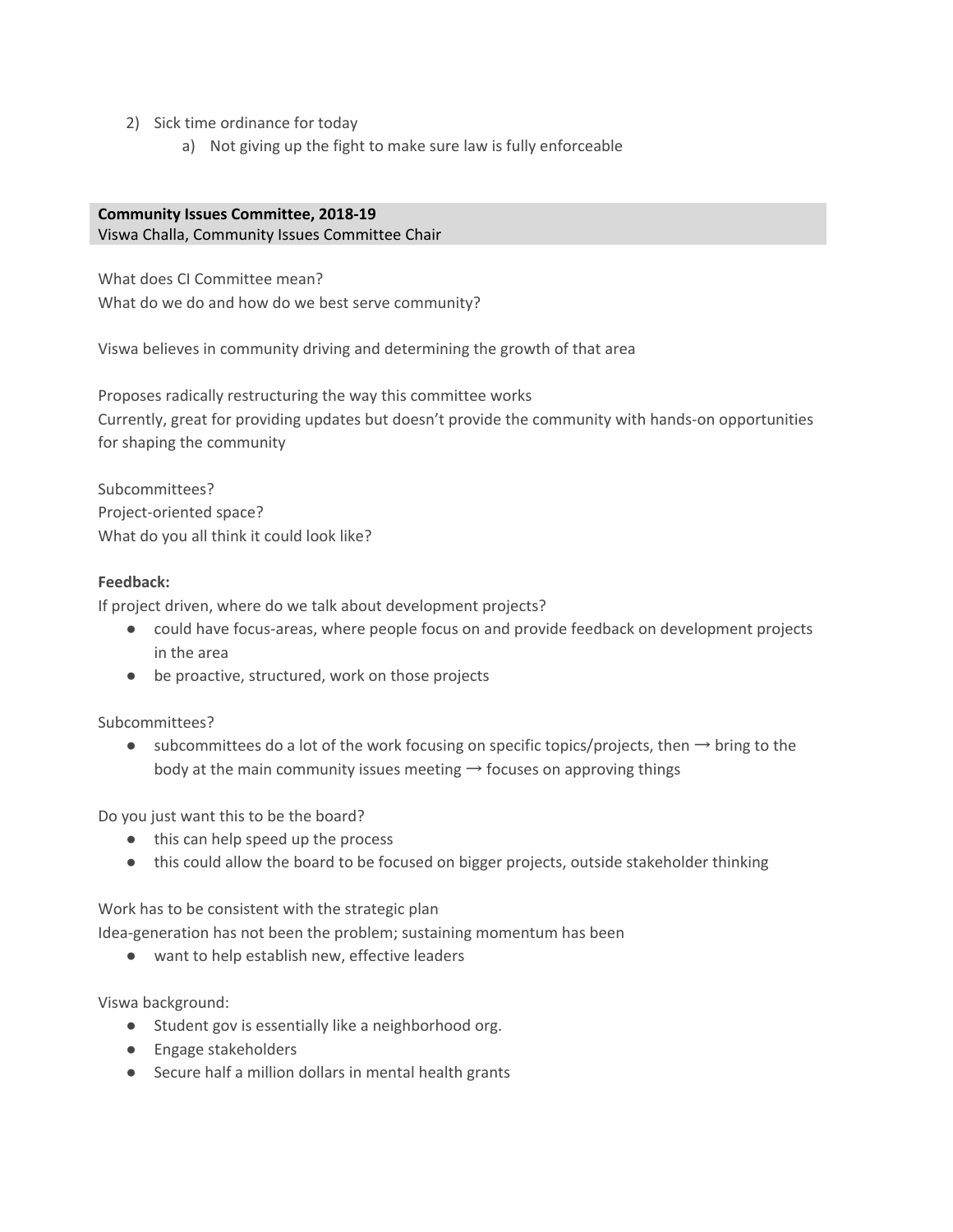Concern:

- People that can come to this meeting have a certain amount of availability
- Subcommittees could engage groups with different availabilities and be more inclusive

How do we make it more inclusive/more accessible?

The Alliance's board has the elected power, but the committee has the power to do work  $\rightarrow$  how do we avoid an abuse of power

Kaley- the board vets the recommendations/decisions of the Community Issues Committee Sometimes, the board goes against the reccs of the CI Committee but it is very rare

**\*\*For this meeting next month, bring one more person along that you want to engage in the conversation\*\***

### **318 W Lake St Development**

Ashlyn Grynol, UrbanWorks Architecture

Historical Background

- Working with UrbanWorks Grand & Lake St
- 2 buildings
- Currently, G&L furniture, which will be demolished for this project
- Offers new housing & economic development
- Most structure before 1939
- 23.5% of neighborhood is unemployed
- Transit-oriented development
- Demographics 27% speak language other than English
- At G&L, 6 different languages are spoken

Abe & G&L's Background:

- Abe acquired building in 2007
- 1992, started liquor store across the street, building burned so they moved in across the street, then sold (where Lake Wine is now)
- Building across the street was for sale
- Used to be a bar, high crime rates, only made a minor change and changed it to a furniture store
- Then, approached by another investor that wanted to keep it as a bar
- They said no, wanted to keep it a furniture store
- 2011- Basim Sabri bought Karmel Mall
- 90% of customers have children, 3-4 months later there was a lot of crime
- 2012-13- did not do appropriate screenings to start business there in Karmel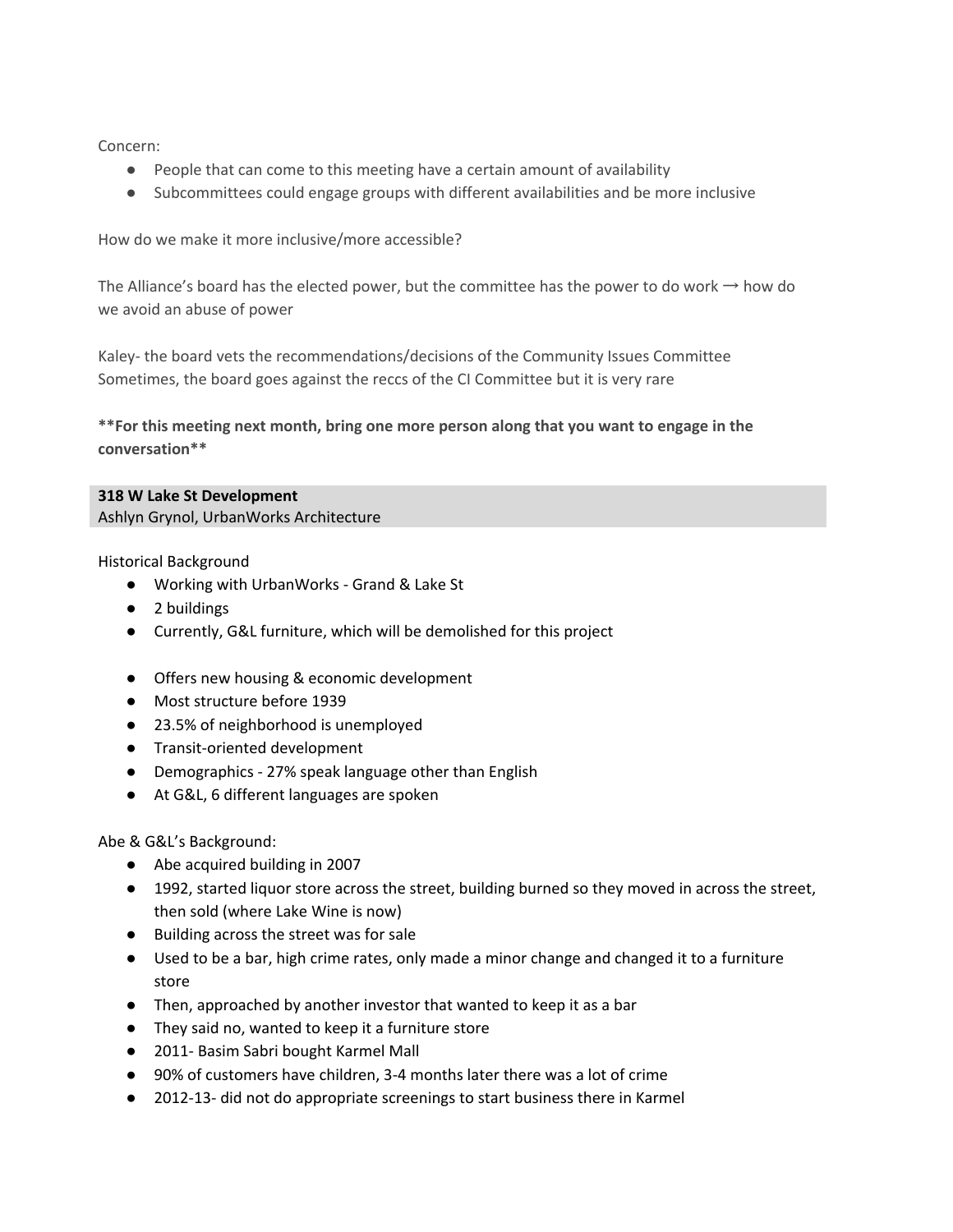- 2013 shootings by G&L furniture: drive by shooting
- Abe spends 90% of his time at the store
- Abe went to meet with Betsy Hodges to try to improve safety in the area
- Committed to keeping the neighborhood safe
- $\bullet$  2010, works with traveling boys soccer team  $\rightarrow$  building a community
	- Working to get rid of gangs/get kids off the streets by engaging them in sports
- "I want this building until I die"

#### **Design**

- Transparency, active retail at the pedestrian level
- Main retail entrances off of Lake St
- G&L will operate the entire first level
- Mezzanine level enter through separate lobby
- Residential functions all occur off of Grand Ave
- Large indoor bike parking room, bike stalls at streets & racks
- Secure fence on north side of fence
- Efficient units, smaller side, microunits
- 11-units per floor
- Exterior, transparent, lots of light

### Micro Units

● 370 ft squared

How do we know this is what the neighborhood needs - unit and size wise?

- 3 market studies
- All of abe's previous renters have worked two jobs
- In interviewing them, they didn't need space, they needed clean safe etc
- $\bullet$  \$900/month
- Roof-top deck with garden

**2644 Nicollet Ave Development Kurt Vickman, Executive Director of Good Grocer**

### **Kurt Vickman, Founder & ED of Good Gocer**

Peter Murphy - Design Team Jesse Harris - Design Team Jesser Hammer - Design Team

Good Grocer Background: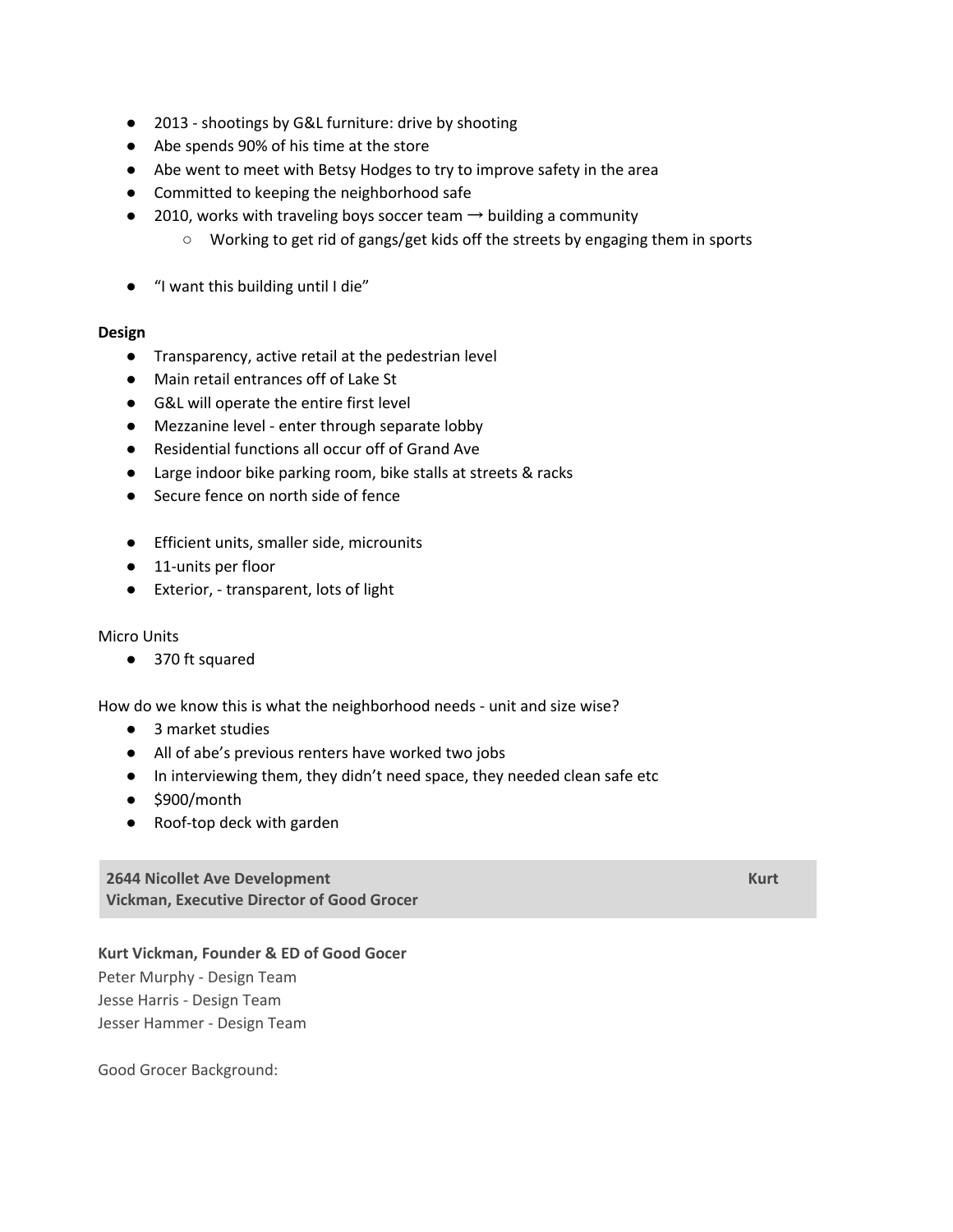- GG is founded in 2010 as social business  $\rightarrow$  focused on helping people who struggled with access to food to get food
	- Rising cost of food prices is something we all deal with to one extent or another
	- Disturbing people struggling to afford enough food
	- Traveled to different places and saw hunger, but found it to be very prevalent in our own neighborhood
- $\bullet$  Better access to healthy, affordable food  $\rightarrow$  GG founded on that very mission
	- Run for community, by community, running every aspect of the grocery store
- Used to be at 122 E Lake, operated by 500 volunteers mostly from Whittier
- We talked about how neighborhood can be so divided; GG brings people together through volunteerism
- Then, found out 35W expansion project would require their building's space, and they began looking for new building
- Couldn't find one in five-block radius found lot at 2644 Nicollet Ave S, right next to Christos
- 6-8 months ended up purchasing that property
- Density requirements: CIty required more density because on pedestrian overlay  $\rightarrow$  how to create more density  $\rightarrow$  add apartments on top; GG on first floor

### **Design**

- Want as much windows on the Nicollet side as possible
- GG on first floor; apartments above it
- GG is meant to be community hub  $\rightarrow$  allow community to run it
- Engagement at street level on sidewalk
- Micro-unit apartments

# Question:

Why so many stories? Would tallest building on the block, but wouldn't really flow that well

Has anyone given you the Whittier design guidelines?

● Yes

What type of metal?

● Metal panels

What are the specific density requirements?

● Do not have the specifics, but one story was not possible given the pedestrian overlay and density requirement

This subsidizes Good Grocer, but have you looked into how it factors into rent?

 $\bullet$  1 bedrooms, 2 bedrooms  $\rightarrow$  haven't determined exact numbers for rent, but hope to make it affordable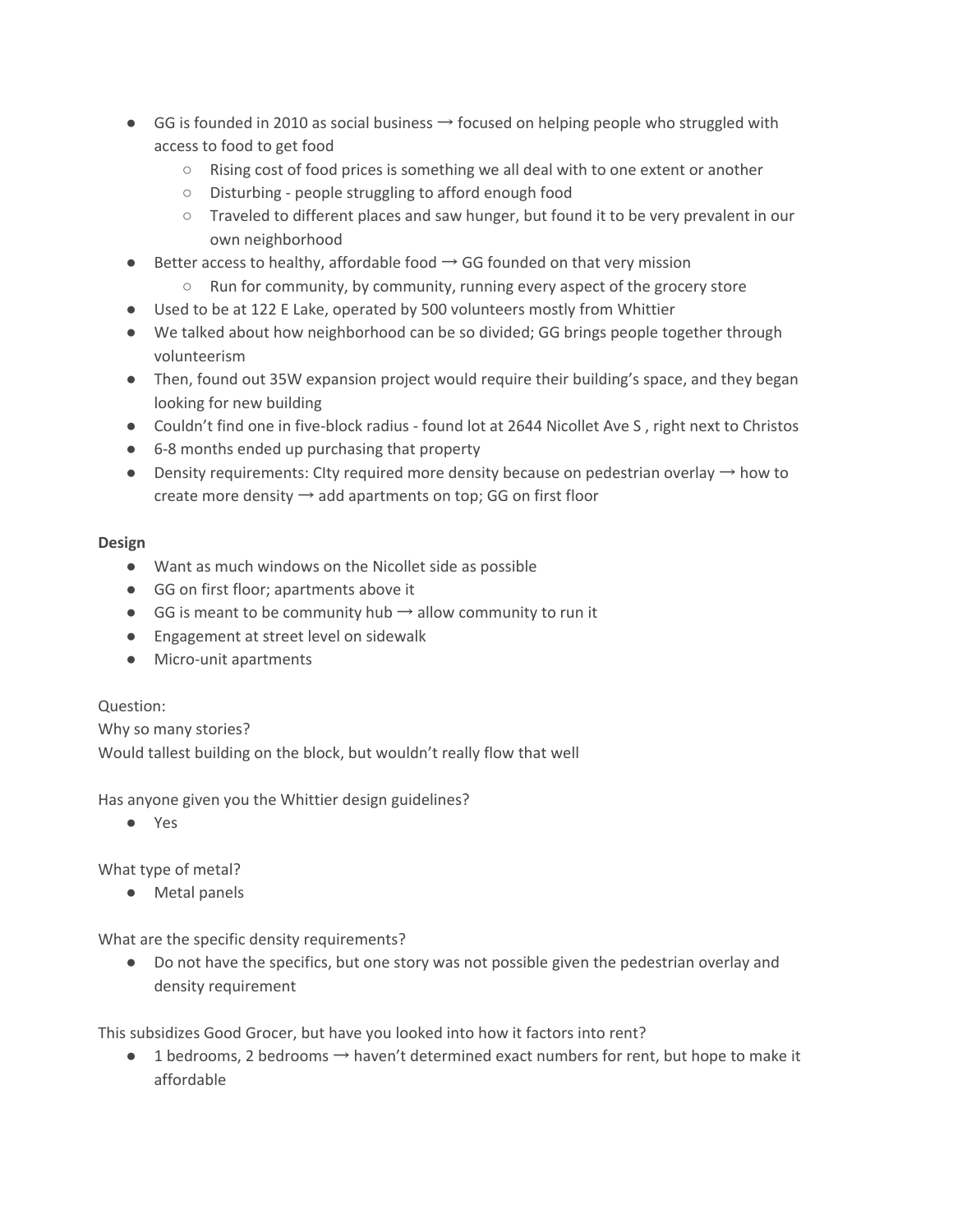Note from Viswa from Facebook:

- Feedback about more art on south facing side
- Reduce parking -- too much

Feedback → can reach Kurt through [kurt@goodgrocer.org](mailto:kurt@goodgrocer.org) Or through the Whittier Alliance office

#### **Old & New Business**

**Motion** to move fireworks discussion up in the agenda. **Seconded**. **Approved.**

#### **Fireworks Discussion - Laura Jean**

- Recent years, firework laws have changed and make them more accessible → stretch out firework season
- Asking that the WA could support motion to educate people in the community about fireworks and the hazards
- Affects: those with PTSD, pets, veterans, refugees

#### Reads motion:

**Motion** of support to educate community about laws, set expectations for neighbors on why this matters, through flyers, postcards, social media channels

#### **Seconded.**

Discussion: office could decide postcard usage, how to include it best

Fireworks in the park  $\rightarrow$  is that illegal? Yes

### **Vote:**

2- abstentions 15-yes 0 - no

**Motion approved.**

# **WA Housing Issues Committee Visioning Session Pt 2 & Community Iftar - Jen Kader, Whittier Alliance Vice-Chair**

At AM 2018, motion to create Housing Issues Committee  $\rightarrow$  but had to determine all specifics

What is the vision, what does success look like, how do we get there? Coming back from first conversation to present a vision  $\rightarrow$  transform circumstances Then, second meeting will be how do we get it done Structure, meeting time, nuts and bolts